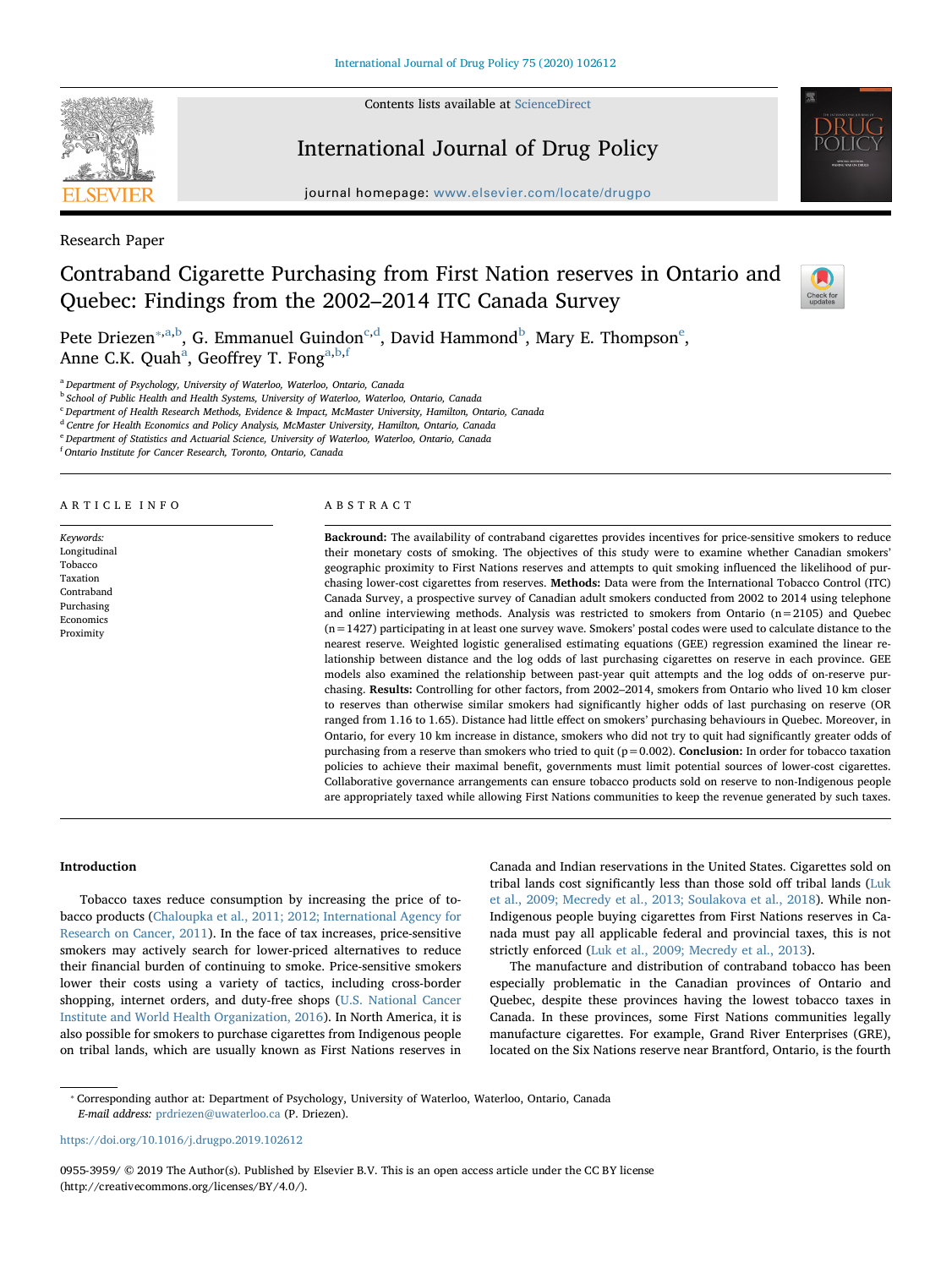largest tobacco company in Canada ([Non-Smokers](#page-8-2)' [Rights Association, 2012\)](#page-8-2). While GRE cigarettes can be sold legally to Indigenous people on reserve, GRE has been suspected of shipping a larger supply of cigarettes to reserves than could be smoked by the populations living on those reserves (Non-Smokers' [Rights Association,](#page-8-2) [2012; 2015; Sarson, 2019](#page-8-2)). The Royal Canadian Mounted Police (RCMP) has documented that cigarettes produced on reserve for purchase by Indigenous people are instead sold illegally to non-Indigenous people ([Royal Canadian Mounted Police, 2008; 2011\)](#page-9-1). In addition, the Akwesasne reserve near Cornwall, Ontario, straddles both provincial and international borders, making it difficult for provincial and federal agencies to police the illegal distribution of contraband tobacco by organised criminal networks ([Leuprecht, 2016\)](#page-8-3). These factors increase the availability of untaxed and under-taxed cigarettes for smokers living in Ontario and Quebec.

Data from the 2005–2006 Ontario Tobacco Survey indicate that almost 26% of adult smokers in Ontario purchased cigarettes from First Nations reserves in the previous six months while 12% of smokers reported that they usually bought cigarettes on reserve [\(Luk et al., 2009](#page-8-1)). Using data from nine waves of the International Tobacco Control (ITC) Canada Survey, [Guindon et al. \(2017\)](#page-8-4) showed that on-reserve purchases were more prevalent in Ontario than Quebec from 2004 to 2014 ([Guindon et al., 2017\)](#page-8-4). During that time period, the percentage of smokers from Ontario whose last purchase of cigarettes was from a reserve increased from 5% in 2005 to 23% in 2013/2014. Less than 10% of smokers from Quebec made such purchases over the entire study period ([Guindon et al., 2017\)](#page-8-4).

Measures have been introduced to address the Canadian contraband tobacco problem. In 2001, the Government of Quebec introduced ACCES Tabac, a partnership between provincial and federal agencies designed to reduce the supply of contraband tobacco through concerted enforcement ([Leuprecht, 2016; 2018\)](#page-8-3). In 2008, the RCMP launched the Contraband Tobacco Enforcement Strategy to further limit the supply of illegal tobacco [\(Stanbrook, 2013\)](#page-9-2). Each of these programs may have had some effect in reducing the availability of contraband tobacco ([Sen, 2017](#page-9-3)).

In spite of increased enforcement, the continued availability of lowand untaxed cigarettes enables price-sensitive smokers to minimise their financial costs of continuing to smoke ([DeCicca et al., 2015; Xu](#page-8-5) [et al., 2014\)](#page-8-5). Previous research has found that proximity to tribal lands in the United States was associated with the purchase of low- and untaxed cigarettes from those lands [\(DeCicca et al., 2015; Hyland et al.,](#page-8-5) [2005\)](#page-8-5). In turn, price minimisation behaviours disincentive smoking cessation efforts. [\(Mecredy et al., 2013\)](#page-8-6) found that smokers who usually smoked a contraband cigarette brand were significantly less likely to attempt to quit smoking than smokers of premium or discount brands ([Mecredy et al., 2013](#page-8-6)).

Building on these findings, the current study examined whether smokers' potential access to contraband cigarettes, defined as geographic proximity to First Nations reserves, increased the likelihood of purchasing cigarettes from reserves. Because the Canadian contraband tobacco problem is concentrated in Ontario and Quebec, this study also examined whether on-reserve purchases differed by province and whether the likelihood of on-reserve purchases changed over time as a function of geographic proximity. Finally, this study examined whether past-year quit attempt attempts were associated with on-reserve purchases over and above the effect of geographic proximity.

# Methods

### Data sources

In the first six waves, respondents were interviewed by computer

vinces [\(Thompson et al., 2006\)](#page-9-4).

assisted telephone interviewing (CATI). In the remaining waves, both CATI and computer assisted web interviewing were used. In all followup waves, respondents lost to attrition were replaced with new respondents using the original sampling design. Respondents who quit smoking were also followed over time. Approximately 2000 respondents were interviewed in each of the first six waves; the sample size was reduced to approximately 1750 respondents in Wave 7 and 1500 respondents in each of Waves 8 and 9 [\(ITC Project, 2011;](#page-8-7) [Thompson et al., 2006\)](#page-8-7). In the first three waves, data were collected during a single calendar year, while in all remaining waves, data collection spanned two calendar years. All respondents provided informed consent to participate in the ITC Canada Survey; ethical approval was provided by the Office of Research Ethics, University of Waterloo (ORE #10556, #12978, #17469).

Australia, conducted from 2002 (Wave 1) to 2014 (Wave 9). In Wave 1 of the ITC Canada Survey, 2214 adult smokers aged 18 and older were randomly sampled from 14 geographic strata defined by each of the 10 Canadian provinces. The largest urban centres in British Columbia (Vancouver), Ontario (Toronto and the Greater Toronto Area), and Quebec (Montreal) comprised additional sampling strata in those pro-

Overall, 3611 current smokers from Ontario and Quebec participated in at least one wave of the ITC Canada Survey. Of these, five respondents moved from Ontario to Quebec over the course of the study and were excluded from the analysis. Of the remaining respondents, 3562 (98.8%) provided sufficient postal code information to identify approximate residential locations. The statistical analysis was based on 3532 smokers who provided complete data for all covariates used in the generalised estimating equation (GEE) regression models specified below. These smokers contributed 9063 observations to the analysis. Location information for almost all of these observations (9042 or 99.8%) was based on postal code. Geographic coordinates for these postal codes were obtained from geospatial data files supplied by DMTI Spatial through Scholars GeoPortal ([DMTI Spatial Inc., 2014; Ontario](#page-8-8) [Council of University Libraries, 2013\)](#page-8-8). Approximate locations for the remaining 21 observations were based on the geographic centroid of the forward sortation area (FSA) in which respondents lived using data from Statistics Canada ([Statistics Canada, 2011\)](#page-9-5). These data were also obtained through Scholars GeoPortal.

## Measures

## Purchasing cigarettes from a First Nations reserve

The primary outcome measure for this study was whether respondents made their last purchase of cigarettes from a First Nations reserve. Purchase locations were assessed using responses to the question "Where did you last buy cigarettes/roll-your-own tobacco for yourself?" One of the possible responses was "from a First Nations reserve". Additional open-ended responses to a second question identified other respondents who reported they last purchased cigarettes on reserve (e.g., "Native smoke shop", "the reserve", "Six Nations reserve").

## Distance to First Nations reserves

The main explanatory variable was geographic distance between respondents' residential locations and the closest First Nations reserve. The geographic coordinates of residential locations were identified using the postal code of each respondent's home address, as outlined above. Separate geospatial data identifying the locations of First Nations reserves in Ontario and Quebec were obtained from Natural Resources Canada ([Natural Resources Canada, 2017\)](#page-8-9). These data files identified the administrative boundaries of all First Nations reserves in those provinces (one file per province). These separate files were merged into a single geospatial layer prior to extracting geographic centroids from the polygons identifying administrative bounders using QGIS Version 2.18. In order to compute the Euclidean distance from

This study used data from the first nine waves of the International Tobacco Control Canada Survey. The ITC Canada Survey was part of a larger prospective cohort survey of nationally representative samples of smokers from Canada, the United States, the United Kingdom, and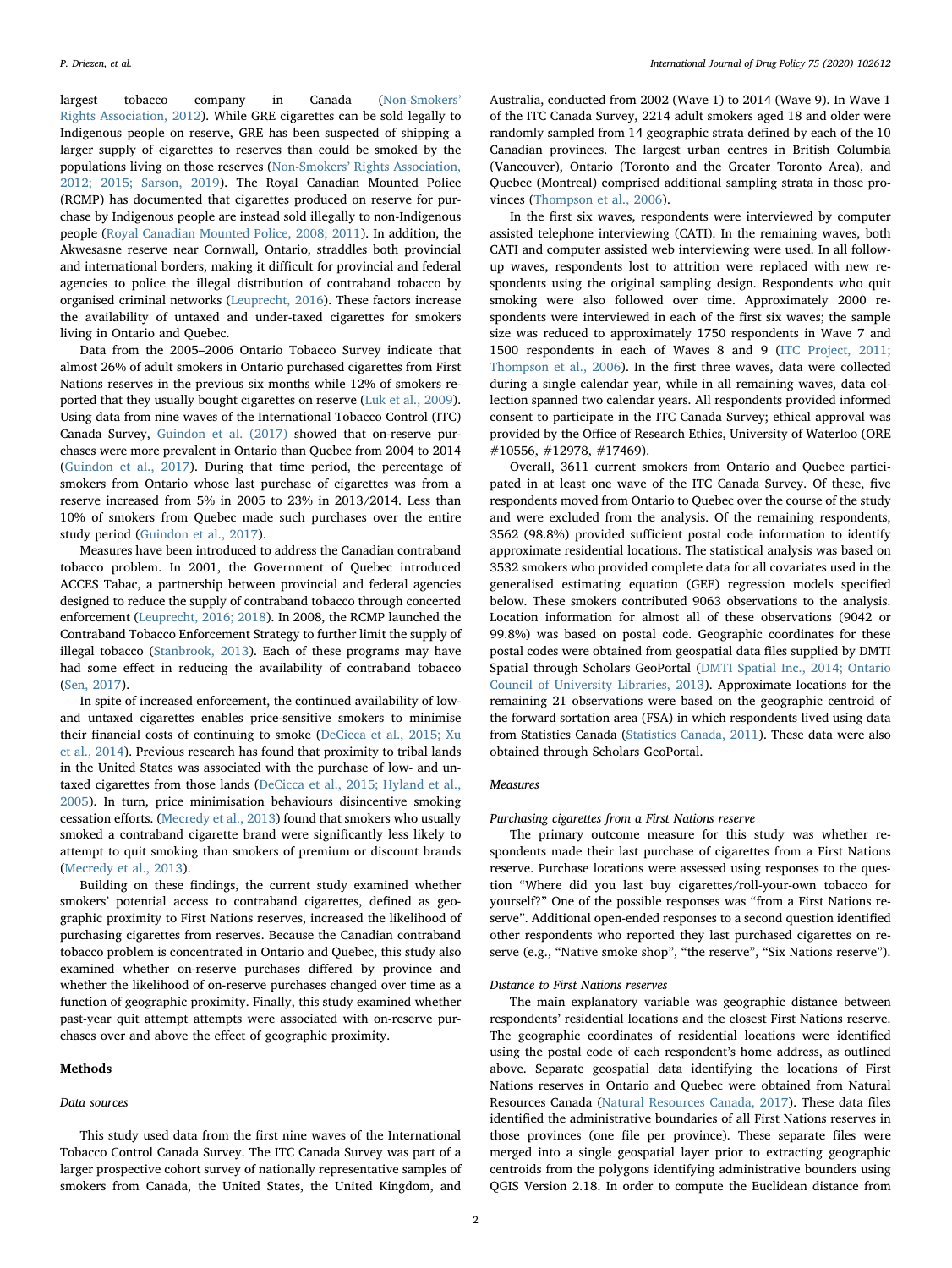respondent locations to the nearest First Nations reserve, it was necessary to re-project each geospatial data layer to the North American Equidistant Conic projection (EPSG:102010) to minimise distance distortions. The distance from residential locations to the nearest First Nations reserve was then computed using QGIS.

### Self-reported cigarette prices

Smokers also reported the price they paid for their last purchase of cigarettes. For smokers who last purchased from a reserve, the reported purchase price corresponds to an on-reserve purchase. Smokers reported the amount of cigarettes purchased for carton, pack, or loose (single cigarette) purchases. Smokers then reported the total price paid for their entire purchase. In Waves 3 through 6 and in Wave 9, smokers purchasing on reserve could also report the number of cigarettes purchased on reserve, often by a "bag" of 200 cigarettes. Price per cigarette (total purchase price divided by total cigarettes purchased) was computed for each smoker and then converted to a standardized price per "pack" of 25 cigarettes. Nominal prices were adjusted for inflation to 2014 Canadian dollars (last quarter of 2014, where \$1 CAD = \$0.862 USD [\(Organization for Economic Co-operation and Development, 2015;](#page-9-6) [2016\)](#page-9-6)). Inflation-adjusted pack prices below \$1/pack or greater than \$20/pack were considered outliers and treated as missing for the analysis. Overall, 73 prices were treated as outliers across all waves (0 to 8 observations per wave, with the exception of Wave 2 where 39 observations were considered outliers).

#### Covariates

Both sociodemographic measures and smoking behaviours were included as covariates in regression models. Sociodemographic measures were sex, age group (18–24, 25–39, 40–54, 55+), ethnicity (First Nations, other, white), annual household income (low: < \$30,000; moderate: \$30,000–\$59,999; high: ≥ \$60,000; income not reported), and highest level of education (low: completed high school or less, moderate: trade school/community college/some university, high: completed university/post-graduate degree).

Measures of smoking behaviors were smoking status (daily, nondaily smoker), amount smoked per day (  $\leq$  10, 11–20, 21–30,  $\geq$  cigarettes/day), exclusive use of roll-your-own (RYO) cigarettes (exclusive use, smokes factory-made cigarettes alone or in combination with RYO cigarettes), intentions to quit smoking in the next 6 months (no plans, any plans), and attempts to quit in the previous year. Attempts to quit was computed from responses to questions identifying whether a respondent had ever tried to quit, when their last quit attempt started, or when their last quit attempt ended. Respondents who ever tried to quit and whose last attempt either started or ended in the previous 365 days were classified as having made an attempt to quit smoking in the previous year. Finally, since some respondents were surveyed multiple times over the course of the study, and because previous participation in the survey is known to influence respondent's answers to important outcomes, an additional covariate measuring each respondent's time-in-sample was also included in all regression models ([Driezen and Thompson, 2011; Thompson et al., 2005](#page-8-10)).

# Statistical analysis

Unweighted descriptive statistics were used to characterise the sample of smokers participating in the ITC Canada Survey. The average distance to First Nations reserves was then estimated for two groups of smokers: those who last purchased cigarettes from a reserve and those who did not. Mean distances were estimated within each province for each survey wave using the sampling weights; variances were estimated using Taylor series linearisation methods. Mean self-reported cigarette prices per standardized "pack" of 25 cigarettes were estimated in a similar fashion.

Weighted logistic regression was then used to estimate the adjusted prevalence of last purchasing cigarettes from a First Nations reserve.

Regression models accounted for the stratified sampling design and were estimated using GEE to account for repeated measures using an exchangeable working correlation matrix. Regression models controlled for all covariates listed above. A province X wave interaction term was included to test whether the overall temporal trend differed by province. In addition, the adjusted percentages of on-reserve purchases were compared between provinces and within provinces, relative to 2002 (Wave 1). Statistical tests controlled for multiple comparisons using the false discovery rate (FDR) [\(Benjamini and Hochberg, 1995](#page-8-11)).

Separate GEE models were estimated for each province to estimate the linear effect of distance to nearest reserve on the log odds of last purchasing cigarettes on reserve. In these models, a wave X distance interaction effect was included to test whether the effect of distance changed over time. A final set of logistic regression models were estimated for each province to examine the association between attempts to quit in the previous year and last purchasing cigarettes on reserve. In these models, a quit attempt X distance interaction effect was specified in addition to a main effects model. SAS (version 9.4) was used for estimating descriptive statistics while SAS-callable SUDAAN (version 11.0.3) was used to estimate weighted mean distances and all GEE models.

# Results

## Sample characteristics

Over the course of the study, 2105 smokers from Ontario and 1427 smokers from Quebec participated in at least one wave of the ITC Canada Survey. On average, respondents from Ontario remained in the study slightly longer than respondents from Quebec (mean time-insample = 2.79 waves vs. 2.50 waves, respectively). [Table 1](#page-3-0) presents the respondent characteristics based on their initial wave of recruitment. About 53% of respondents from either province were female. The age distribution of respondents was similar in each province. A slightly greater percentage of respondents from Ontario were ethnic minorities, with 3.7% of smokers reporting First Nations ancestry compared to only 1.4% of smokers in Quebec. Slightly more than one third of respondents from Ontario had high household incomes ( $\geq$  \$60,000/year) compared to only one fifth of smokers from Quebec. Respondents from Ontario tended to be better educated, with 57% reporting moderate to high education levels, compared to only 48% of respondents from Quebec. While a smaller percentage of smokers from Ontario exclusively smoked RYO cigarettes compared to Quebec smokers (1.6% vs. 8.4%, respectively), a similar percentage of smokers from either province smoked on a daily basis. Daily cigarette consumption patterns were similar in each province and just over 40% of smokers reported they planned to quit smoking within the next six months.

## On-reserve purchasing

[Fig. 1](#page-4-0) presents the model adjusted percentage of smokers who last purchased cigarettes from a First Nations reserve from 2002 to 2014. The temporal trend differed significantly between provinces ( $p =$ 0.009). While on-reserve purchases were relatively rare in 2002 and 2003 in both provinces, by 2006 (Wave 4), a significantly greater percentage of smokers last purchased cigarettes on reserve in Ontario compared to Quebec (FDR  $p < 0.001$ ). For the remainder of the study, smokers from Ontario were significantly more likely to make their last purchase of cigarettes on reserve than smokers from Quebec (all FDR  $p < 0.001$ ).

In Ontario, the prevalence of on-reserve purchasing was significantly higher in 2006 than in 2002 (FDR  $p < 0.001$ ). On-reserve purchasing remained significantly higher in subsequent years compared to 2002 (all FDR p < 0.001). In Quebec, however, the prevalence of last purchasing on reserve peaked in 2006 and 2008 at 5.6%. By 2010, only 3.1% of smokers reported last purchasing on reserve, similar to the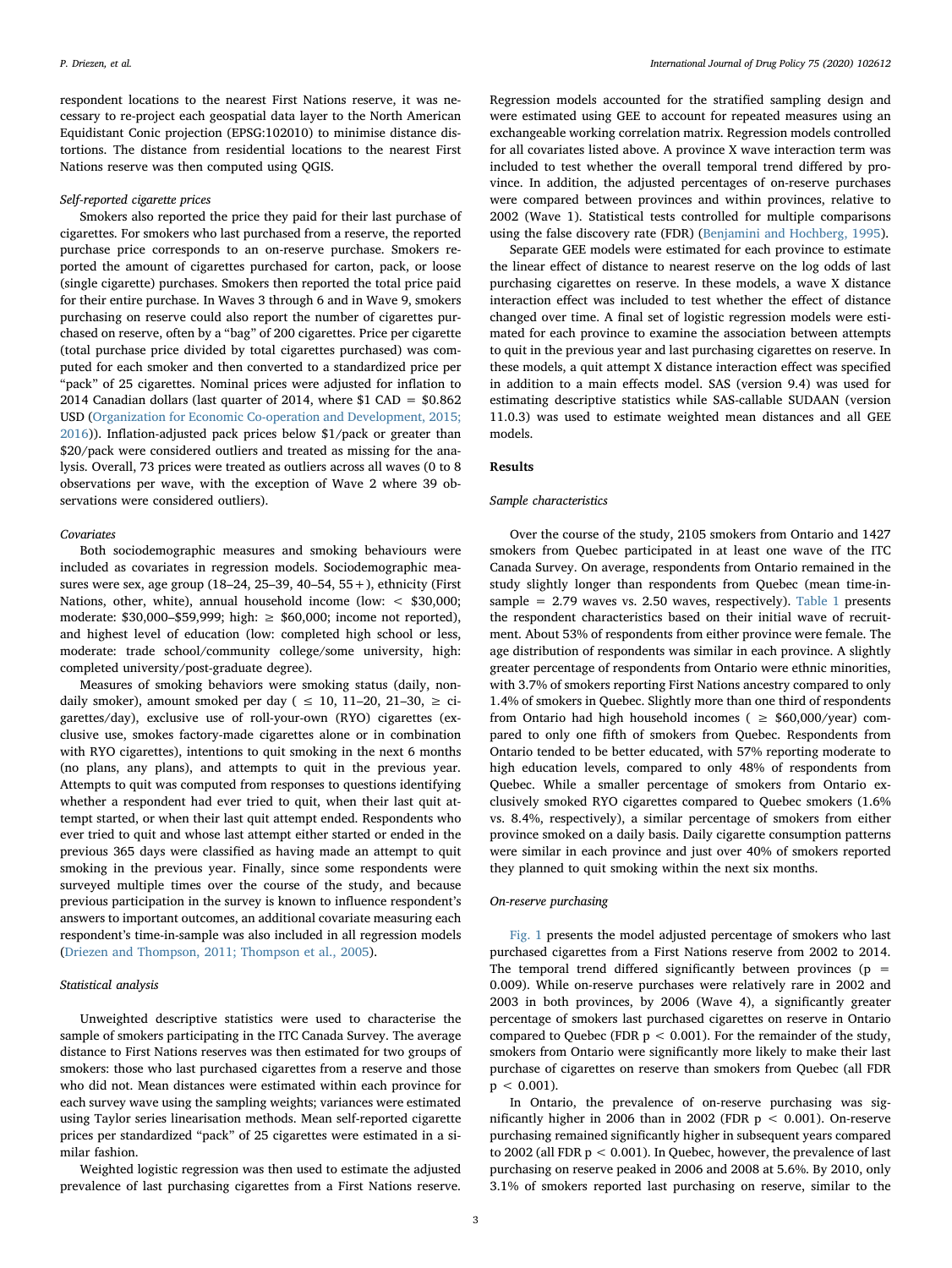#### <span id="page-3-0"></span>Table 1

Characteristics of smokers from Ontario and Quebec participating in the ITC Canada Survey (2002–2014) at the time of recruitment.

|                                        |               | Ontario ( $n = 2105$ ) | Quebec ( $n = 1427$ ) |         |  |  |  |  |
|----------------------------------------|---------------|------------------------|-----------------------|---------|--|--|--|--|
|                                        | $\frac{0}{0}$ | (Freq.)                | $\frac{0}{0}$         | (Freq.) |  |  |  |  |
| Sex                                    |               |                        |                       |         |  |  |  |  |
| Female                                 | 52.7          | (1110)                 | 54.1                  | (772)   |  |  |  |  |
| Male                                   | 47.3          | (995)                  | 45.9                  | (655)   |  |  |  |  |
| Age group                              |               |                        |                       |         |  |  |  |  |
| $18 - 24$                              | 11.4          | (240)                  | 11.8                  | (169)   |  |  |  |  |
| $25 - 39$                              | 28.9          | (609)                  | 29.8                  | (425)   |  |  |  |  |
| $40 - 54$                              | 37.1          | (782)                  | 36.4                  | (520)   |  |  |  |  |
| $55+$                                  | 22.5          | (474)                  | 21.9                  | (313)   |  |  |  |  |
| Ethnicity                              |               |                        |                       |         |  |  |  |  |
| <b>First Nations</b>                   | 3.7           | (77)                   | 1.4                   | (20)    |  |  |  |  |
| Other                                  | 9.5           | (200)                  | 6.2                   | (88)    |  |  |  |  |
| White                                  | 86.8          | (1828)                 | 92.4                  | (1319)  |  |  |  |  |
| Household income                       |               |                        |                       |         |  |  |  |  |
| Low                                    | 23.7          | (498)                  | 32.9                  | (469)   |  |  |  |  |
| Moderate                               | 32.6          | (687)                  | 37.9                  | (541)   |  |  |  |  |
| High                                   | 35.8          | (754)                  | 20.4                  | (291)   |  |  |  |  |
| Not reported                           | 7.9           | (166)                  | 8.8                   | (126)   |  |  |  |  |
| Education                              |               |                        |                       |         |  |  |  |  |
| Low                                    | 43.1          | (908)                  | 51.6                  | (737)   |  |  |  |  |
| Moderate                               | 38.9          | (819)                  | 33.9                  | (484)   |  |  |  |  |
| High                                   | 18.0          | (378)                  | 14.4                  | (206)   |  |  |  |  |
| Wave of recruitment                    |               |                        |                       |         |  |  |  |  |
| Wave 1                                 | 38.7          | (815)                  | 35.3                  | (504)   |  |  |  |  |
| <b>Waves 2 - 5</b>                     | 35.9          | (756)                  | 39.3                  | (561)   |  |  |  |  |
| Waves $6 - 9$                          | 25.4          | (534)                  | 25.4                  | (362)   |  |  |  |  |
| Time-in-sample*                        |               |                        |                       |         |  |  |  |  |
| Mean (SD)                              | 2.79          | (2.09)                 | 2.50                  | (1.98)  |  |  |  |  |
| Smoking status                         |               |                        |                       |         |  |  |  |  |
| Non-daily                              | 7.6           | (160)                  | 7.1                   | (101)   |  |  |  |  |
| Daily                                  | 92.4          | (1945)                 | 92.9                  | (1326)  |  |  |  |  |
| Cigarettes/day                         |               |                        |                       |         |  |  |  |  |
| $31 +$                                 | 4.4           | (92)                   | 4.7                   | (67)    |  |  |  |  |
| $21 - 30$                              | 21.3          | (449)                  | 25.4                  | (363)   |  |  |  |  |
| $11 - 20$                              | 42.5          | (895)                  | 40.3                  | (575)   |  |  |  |  |
| $\leq 10$                              | 31.8          | (669)                  | 29.6                  | (422)   |  |  |  |  |
| Product type                           |               |                        |                       |         |  |  |  |  |
| <b>RYO</b>                             | 1.6           | (33)                   | 8.5                   | (121)   |  |  |  |  |
| FM or both                             | 98.4          | (2072)                 | 91.5                  | (1305)  |  |  |  |  |
| Plans to quit in next 6 months         |               |                        |                       |         |  |  |  |  |
| No plans                               | 59.6          | (1253)                 | 57.5                  | (820)   |  |  |  |  |
| Plans to quit                          | 40.4          | (849)                  | 42.5                  | (605)   |  |  |  |  |
| * Based on last wave of participation. |               |                        |                       |         |  |  |  |  |

baseline percentage of 1.4% (FDR  $p = 0.188$ ).

# Geographic proximity and on-reserve purchasing

In both provinces, smokers who did not make their last purchase of cigarettes from a First Nations reserve lived further away from a reserve, on average, compared to smokers who did ([Table 2\)](#page-4-1). This was true across all survey waves. Among smokers who made their last purchase on reserve, the average distance between smokers' residences and the nearest reserve increased from Wave 1 (2002) to Wave 6 (2007/2008). This suggests that smokers living further away from reserves at the time of Wave 6 were more inclined to purchase cigarettes on reserve. This increase in average distance corresponds to the peak prevalence of on-reserve purchasing in both provinces. After 2008, the average distance between smokers' residences and the nearest reserve decreased among smokers who made their last purchase on reserve, suggesting that smokers living further away from a reserve were less inclined to purchase cigarettes from a First Nations reserve after 2008.

[Table 2](#page-4-1) also presents the average self-reported price paid for a standardized "pack" of 25 cigarettes among smokers who last purchased cigarettes on or off reserve. Prices were based on smokers' last purchase and reflect real prices adjusted to 2014 CAD. In Ontario, smokers who last purchased on reserve paid anywhere from \$1.81 to

\$6.25 less per pack over the course of the study compared to smokers purchasing off reserve. In Quebec, smokers purchasing on reserve faced similar cost savings, ranging from \$1.31 to \$6.68 per pack.

Separate logistic regression models were then estimated within each province to examine the effect of distance to the nearest reserve on the log odds of having last purchased cigarettes on reserve ([Fig. 2\)](#page-5-0). Province-specific models controlled for sociodemographic covariates and smoking characteristics. A wave X distance interaction effect was also included to test whether the effect of distance varied over time. There were significant interaction effects in both provinces, even after controlling for other factors ( $p = 0.005$  in Ontario;  $p = 0.016$  in Ouebec).

In Ontario, a 10 km reduction in proximity to a First Nations reserve was associated with significantly increased odds of having last purchased cigarettes on reserve. While there was an association between proximity and on-reserve purchasing in every survey wave, the weakest effect was observed in Wave 6, when a 10 km reduction in proximity was associated with only 16% greater odds (aOR = 1.16; 95% CI: 1.05–1.28) of last purchasing on reserve ([Fig. 2](#page-5-0)). This compares to adjusted odds ratios of 1.55 in Wave 1, 1.40 in Wave 8 and 1.46 in Wave 9. These findings suggest that in 2007/2008, smokers were willing to travel greater distances to purchase cigarettes on reserve than at other times.

This result is corroborated in [Fig. 3](#page-6-0), which presents the adjusted predicted marginal probability of last purchasing cigarettes on reserve as a function of proximity. From Wave 1 to Wave 3, there was only a small probability (< 5%) of purchasing on reserve among smokers living more than 25 km from a reserve in either province. By Wave 6, however, 25% of Ontario smokers living 25 km from a reserve were predicted to have last purchased cigarettes on reserve while as many as 14% of Ontario smokers living 75 km from a reserve were predicted to have done so. By Waves 8 and 9, a smaller percentage of Ontario smokers living further from a First Nations reserve were predicted to have last purchased on reserve (25% and 21% of smokers living 25 km from a reserve, respectively, and only 6% and 4% of smokers living 75 km from a reserve, respectively). Thus, in later waves, Ontario smokers living further away from a First Nations reserve were less likely to have last purchased cigarettes on reserve.

Different effects were observed in Quebec. In that province, proximity to reserves was associated with purchasing on reserve only in Waves 1, 2, and 8, where a 10 km reduction in distance was associated with 1.38 to 4.19 times the odds of last purchasing on reserve [\(Fig. 2](#page-5-0)). In the remaining waves, distance was not associated with purchasing on reserve. [Fig. 3](#page-6-0) demonstrates how the predicted probability of purchasing on reserve remained relatively constant irrespective of proximity to the nearest reserve.

Across all waves, other factors besides proximity were associated with last purchasing on reserve. In Ontario, income, cigarettes smoked/ day, and intentions to quit smoking were associated with last purchasing cigarettes on reserves (all  $p < 0.01$ , [Fig. 2\)](#page-5-0). In that province, younger smokers had significantly lower odds of last purchasing on reserve compared to smokers aged 55 and older. Low- (aOR = 2.20; 95% CI: 1.57–3.08) and moderate- (aOR = 1.79; 95% CI: 1.33–2.40) income smokers had significantly higher odds of last purchasing on reserve compared to high-income smokers as did smokers who smoked more than 11 cigarettes per day (vs. 10/less). Smokers not planning to quit smoking in the next 6 months also had higher odds of last purchasing cigarettes on reserve relative to smokers who planned to quit in the next 6 months (aOR = 1.36; 95% CI: 1.13–1.65). In Quebec, other factors associated with last purchasing cigarettes on reserve were sex (p  $= 0.002$ ), ethnicity ( $p = 0.045$ ) and education ( $p = 0.035$ ). Across all waves, male smokers had significantly greater odds of purchasing on reserve compared to female smokers ( $aOR = 2.34$ ; 95% CI: 1.35–4.06). In addition, smokers of First Nations ancestry had significantly greater odds of purchasing on reserve compared to white smokers (aOR  $=$ 6.11; 95% CI: 1.46–25.51) as had the least educated smokers relative to the most educated smokers (aOR = 3.08; 95% CI: 1.10–8.56).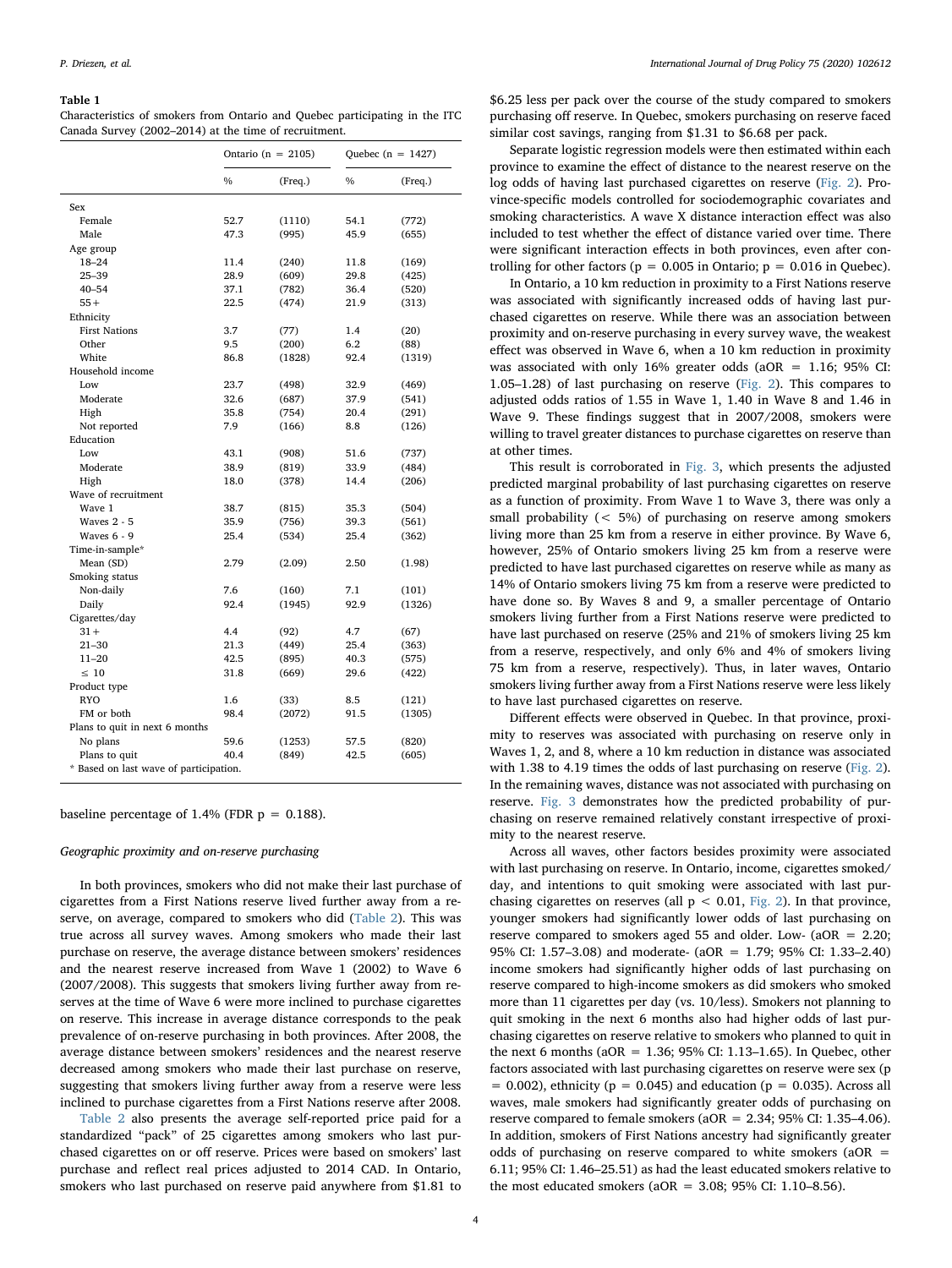<span id="page-4-0"></span>

Fig. 1. Adjusted percentage of smokers last purchasing cigarettes from a First Nations reserve in Ontario and Quebec from 2002 to 2014 (n = 3532; \*p < 0.001;  $\uparrow$  p < 0.01; and  $\uparrow$  p < 0.05 test the percentage in the given year against the baseline year within province, controlling for multiple comparisons using the false discovery rate). Shaded areas represent the 95% confidence interval. See Supplementary Table A3 for all GEE parameter estimates.

# Attempts to quit smoking and on-reserve purchasing

The final set of logistic GEE models examined whether past-year attempts to quit smoking were associated with purchasing cigarettes from First Nations reserves. Controlling for other factors, smokers from Quebec who did not try to quit in the previous year were no more likely to purchase cigarettes from a reserve than smokers who did try to quit  $(p = 0.550,$  [Table 3](#page-7-0)). In Ontario, however, there was a significant interaction between proximity and past-year quit attempts ( $p = 0.002$ ).

Across all waves, the odds of purchasing from reserves decreased significantly the further smokers lived from reserves. For every 10 km increase in distance to the nearest reserve, smokers who did not try to quit had 0.79 times the odds of last purchasing on reserve (95% CI: 0.74, 0.85) while smokers who did try to quit had lower odds (aOR = 0.67 for a 10 km increase; 95% CI: 0.60, 0.74). Put another way, distance was less of a barrier for smokers who did not try to quit relative to those who did.

## <span id="page-4-1"></span>Table 2

Average distance (in km) between smokers' residential locations and the nearest First Nations reserve and average self-reported price paid per standardized "pack" of 25 cigarettes\* by province and last purchase type (on/off reserve).

|                                                                                                                          | Ontario    |      |        |             |      |                          | Quebec     |      |        |             |      |        |
|--------------------------------------------------------------------------------------------------------------------------|------------|------|--------|-------------|------|--------------------------|------------|------|--------|-------------|------|--------|
|                                                                                                                          | On reserve |      |        | Off reserve |      |                          | On reserve |      |        | Off reserve |      |        |
| Wave (Year)                                                                                                              | n          | Mean | (SE)   | n           | Mean | (SE)                     | n          | Mean | (SE)   | n           | Mean | (SE)   |
| Distance (km) to Nearest Reserve                                                                                         |            |      |        |             |      |                          |            |      |        |             |      |        |
| 1(2002)                                                                                                                  | 21         | 27.6 | (4.09) | 789         | 48.4 | (0.87)                   | 5          | 14.4 | (2.96) | 496         | 37.3 | (1.47) |
| 2(2003)                                                                                                                  | 29         | 27.0 | (3.55) | 739         | 47.5 | (0.91)                   | 5          | 10.8 | (3.16) | 426         | 38.9 | (1.73) |
| 3(2004)                                                                                                                  | 42         | 25.2 | (3.17) | 669         | 46.3 | (0.97)                   | 15         | 20.4 | (4.65) | 421         | 36.4 | (1.69) |
| 4 (2005/2006)                                                                                                            | 77         | 29.9 | (2.53) | 587         | 47.7 | (1.07)                   | 23         | 38.8 | (5.13) | 362         | 33.6 | (1.45) |
| 5 (2006/2007)                                                                                                            | 112        | 35.3 | (2.53) | 519         | 47.5 | (1.14)                   | 21         | 31.5 | (4.61) | 409         | 34.3 | (1.50) |
| 6(2007/2008)                                                                                                             | 137        | 37.0 | (2.29) | 481         | 47.7 | (1.20)                   | 24         | 37.0 | (6.59) | 364         | 34.5 | (1.57) |
| 7 (2008/2009)                                                                                                            | 126        | 34.6 | (2.54) | 416         | 47.4 | (1.24)                   | 15         | 35.1 | (5.72) | 318         | 35.4 | (1.83) |
| 8 (2010/2011)                                                                                                            | 109        | 29.0 | (2.18) | 339         | 44.9 | (1.52)                   | 8          | 24.9 | (3.43) | 249         | 35.0 | (1.94) |
| 9(2013/2014)                                                                                                             | 90         | 27.6 | (2.31) | 363         | 46.7 | (1.35)                   | 5          | 27.0 | (5.04) | 252         | 38.8 | (2.73) |
|                                                                                                                          |            |      |        |             |      | Average Price Paid/Pack* |            |      |        |             |      |        |
| 1(2002)                                                                                                                  | 17         | 6.22 | (0.99) | 763         | 8.03 | (0.05)                   | 4          | 4.50 | (0.59) | 443         | 7.83 | (0.06) |
| 2(2003)                                                                                                                  | 22         | 5.17 | (0.45) | 697         | 9.04 | (0.05)                   | 5          | 7.43 | (1.61) | 340         | 8.74 | (0.11) |
| 3(2004)                                                                                                                  | 39         | 5.54 | (0.27) | 639         | 9.31 | (0.07)                   | 13         | 4.95 | (0.38) | 378         | 8.69 | (0.09) |
| 4 (2005/2006)                                                                                                            | 64         | 4.56 | (0.24) | 572         | 9.28 | (0.08)                   | 14         | 3.18 | (0.26) | 324         | 8.63 | (0.10) |
| 5 (2006/2007)                                                                                                            | 97         | 3.72 | (0.22) | 491         | 9.40 | (0.11)                   | 16         | 2.99 | (0.48) | 364         | 8.60 | (0.10) |
| 6(2007/2008)                                                                                                             | 112        | 3.38 | (0.18) | 443         | 9.25 | (0.12)                   | 12         | 2.06 | (0.25) | 317         | 8.55 | (0.12) |
| 7 (2008/2009)                                                                                                            | 97         | 3.15 | (0.21) | 387         | 9.40 | (0.15)                   | 8          | 2.05 | (0.43) | 277         | 8.73 | (0.12) |
| 8 (2010/2011)                                                                                                            | 90         | 4.05 | (0.16) | 315         | 9.67 | (0.13)                   | 5          | 4.16 | (0.87) | 213         | 8.19 | (0.13) |
| 9(2013/2014)                                                                                                             | 82         | 4.10 | (0.19) | 319         | 9.56 | (0.16)                   | 5          | 2.28 | (0.49) | 206         | 8.68 | (0.15) |
| * All prices are adjusted for inflation to 2014 Canadian dollars, where 1 CAD = 0.862 USD in the fourth quarter of 2014. |            |      |        |             |      |                          |            |      |        |             |      |        |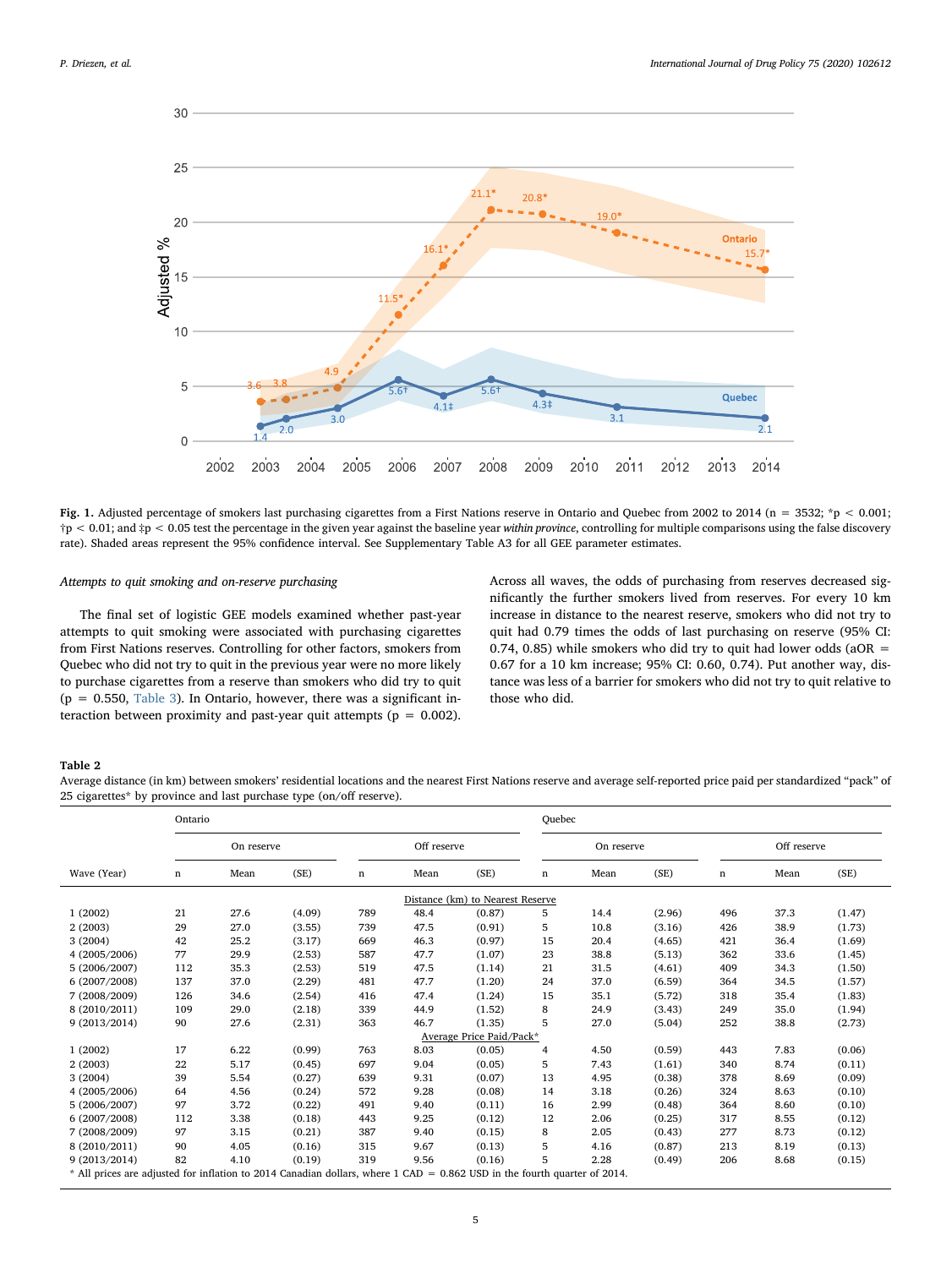<span id="page-5-0"></span>

Fig. 2. Adjusted odds of last purchasing cigarettes from a First Nations reserve in Ontario (n = 2105) and Quebec (n = 1427) from 2002 to 2014. Odds ratios are adjusted for all factors shown, as well as the main effects of time-in-sample, distance, and survey wave (not shown). See Supplementary Table A2 for all GEE parameter estimates.

# Discussion

The results of this longitudinal study of contraband purchasing among provincially representative samples of smokers from Ontario and Quebec demonstrate that potential access to low- and untaxed sources of cigarettes influences smokers' purchasing behaviours. While the purchase of contraband cigarettes from First Nations reserves peaked in both provinces around 2008, such purchases were more prevalent among Ontario smokers from 2006 to 2014 compared to Quebec smokers. Moreover, potential access, as defined by the geographic distance between smokers' residences and the nearest reserve, was consistently associated with a significantly increased likelihood of Ontario smokers purchasing contraband cigarettes from a reserve. While geographic proximity played almost no role in the purchasing behaviours of smokers from Quebec, the consistent effects over time among Ontario smokers corroborate existing cross-sectional research from the United States demonstrating a link between geographic proximity to low- and untaxed sources of cigarettes and purchasing behaviours ([DeCicca et al., 2015; Hyland et al., 2005; Xu et al., 2014](#page-8-5)). In Ontario, potential savings of as much as \$6.25 CAD per pack (\$5.39 2014 USD) may more than offset any additional costs incurred by travelling to nearby reserves.

Over the course of the study, there were important differences between Ontario and Quebec in attempts to limit the availability of contraband tobacco. As early as 2001, Quebec introduced ACCES Tabac, a program designed to limit the supply of contraband tobacco through concerted enforcement. Additional enforcement strategies implemented by the RCMP in 2008 may have helped maintain the relatively low prevalence of contraband purchasing in Quebec. As [Sen \(2017\)](#page-9-3) notes, increased enforcement may have had some effect in reducing the availability of contraband tobacco in Quebec, which may partly explain the lack of a consistent association between geographic proximity and on-reserve purchasing in that province. These findings underscore the importance of minimizing the potential availability of contraband tobacco, thereby eliminating sources of low- and untaxed cigarettes for price-sensitive smokers who actively seek out lower-cost cigarettes.

On-reserve purchases peaked in 2008 in both provinces. At this time, smokers from Ontario were willing to travel greater distances to purchase cigarettes on reserve. Interestingly, the timing of these factors coincided with the beginning of the global financial crisis. While the effects of the economic downturn may not have yet been felt by smokers from Ontario at the beginning of the recession, it is possible that price-sensitive smokers attuned to prevailing economic conditions might be more inclined to seek out lower-cost cigarettes. If so, smokers might be willing to travel greater distances to obtain cheaper cigarettes, especially if the price of contraband products offset any additional travel costs.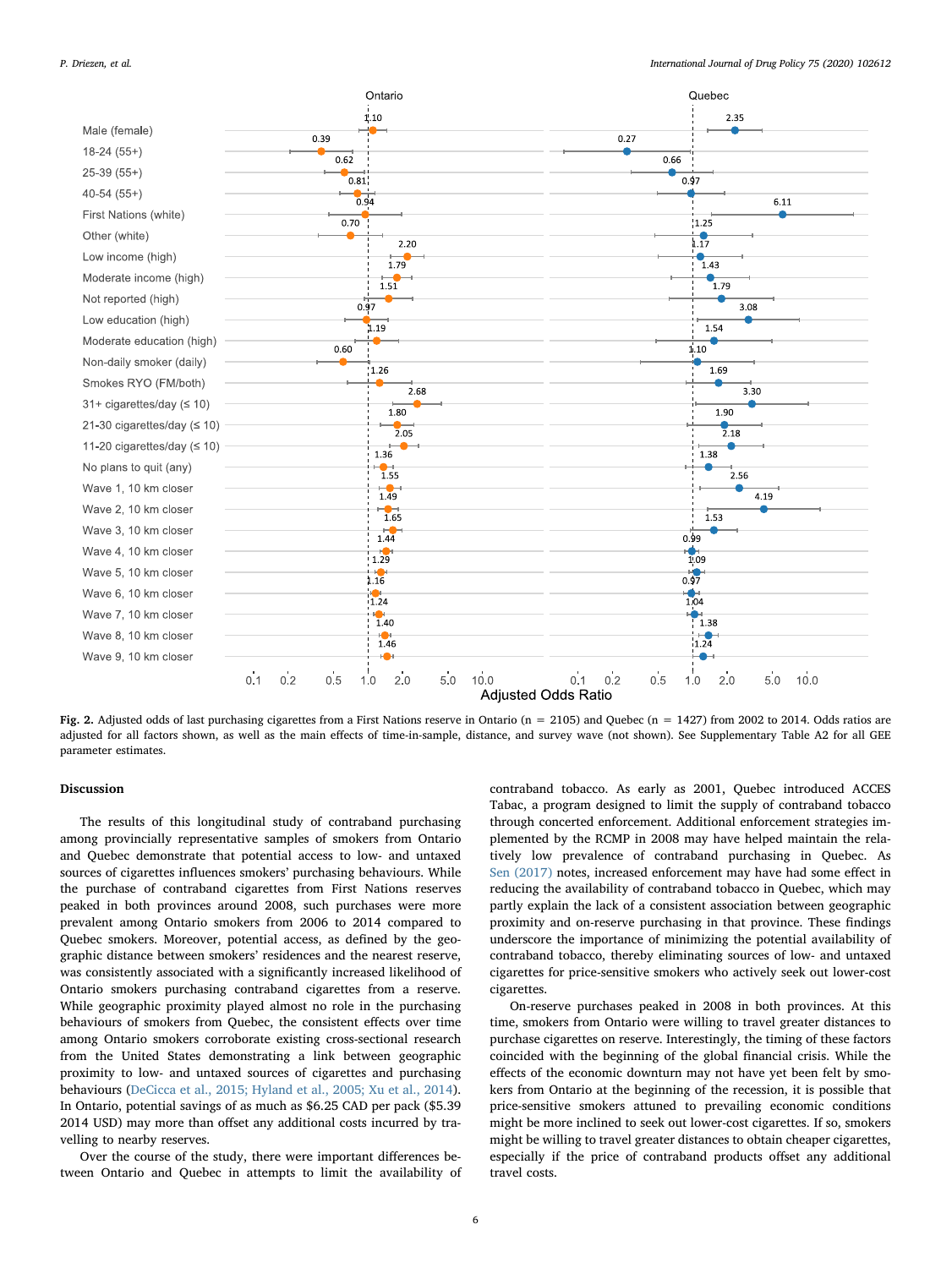<span id="page-6-0"></span>

Fig. 3. Adjusted predicted marginal probability of smokers purchasing cigarettes from a First Nations reserve as a function of distance to the nearest reserve in Ontario and Quebec from 2002 to 2014 ( $n = 3532$ ).

Attempts to quit smoking were also associated with last purchasing cigarettes on reserve, at least in Ontario. In that province, there was a significant interaction between proximity to the nearest reserve and whether smokers tried to quit smoking in the previous year. Specifically, living further from a reserve was less of a deterrent to purchasing from a reserve for smokers who did not actively try to quit in the previous year compared to smokers who did. It is plausible that smokers who did not actively try to quit in the previous year were more willing to travel further distances to purchase lower-cost cigarettes.

In light of these findings, additional research is needed to better understand how potential access to lower-cost cigarettes influences smokers' purchasing behaviours. In this study, geographic distance to First Nations reserves was used as a measure of potential accessibility to lower-cost cigarettes. However, the way in which smokers navigate their environments on a daily basis may further influence their purchasing behaviours. For example, while some smokers may live near sources of lower-cost cigarettes, if their daily travel patterns do not bring them into areas where they can readily purchase lower-cost cigarettes, they may not make such purchases. On the other hand, smokers who are less interested in quitting may be more inclined to travel longer distances to purchase lower-cost cigarettes. Novel activity-space research developed in the field of time geography may identify how smokers travel through their environments on a daily basis and whether specific travel behaviours influence cigarette purchasing behaviours ([Rainham et al., 2010; Wang and Kwan, 2018](#page-9-7)). Such approaches may

also consider differences between smokers such as levels of addiction and willingness to quit and whether the effects of typical travel patterns are moderated by such differences. This approach has implications for the purchase of other substances including alcohol and cannabis.

### Strengths and limitations

This study relied on a unique source of longitudinal data to assess temporal trends in the purchase of contraband tobacco from First Nations reserves among smokers from two different Canadian provinces where the use of contraband tobacco is most prevalent. As a result, this study could assess differences in trends between provinces. It was also possible to examine how potential access to contraband influences smokers' purchasing decisions. Geographic proximity was measured consistently over the entire study period for all survey respondents and used as a means to assess potential access to contraband cigarettes under the assumptions that smaller distances between smokers' residences and the nearest First Nations reserve represented greater accessibility to low- and untaxed sources of cigarettes. In Ontario, smokers' proximity to reserves consistently increased the odds of purchasing contraband cigarettes from reserves over the course of this 12-year study.

That said, this study has some limitations that must be considered. First, distance was treated as a continuous covariate in GEE models which assumes a monotonic linear relationship between distance and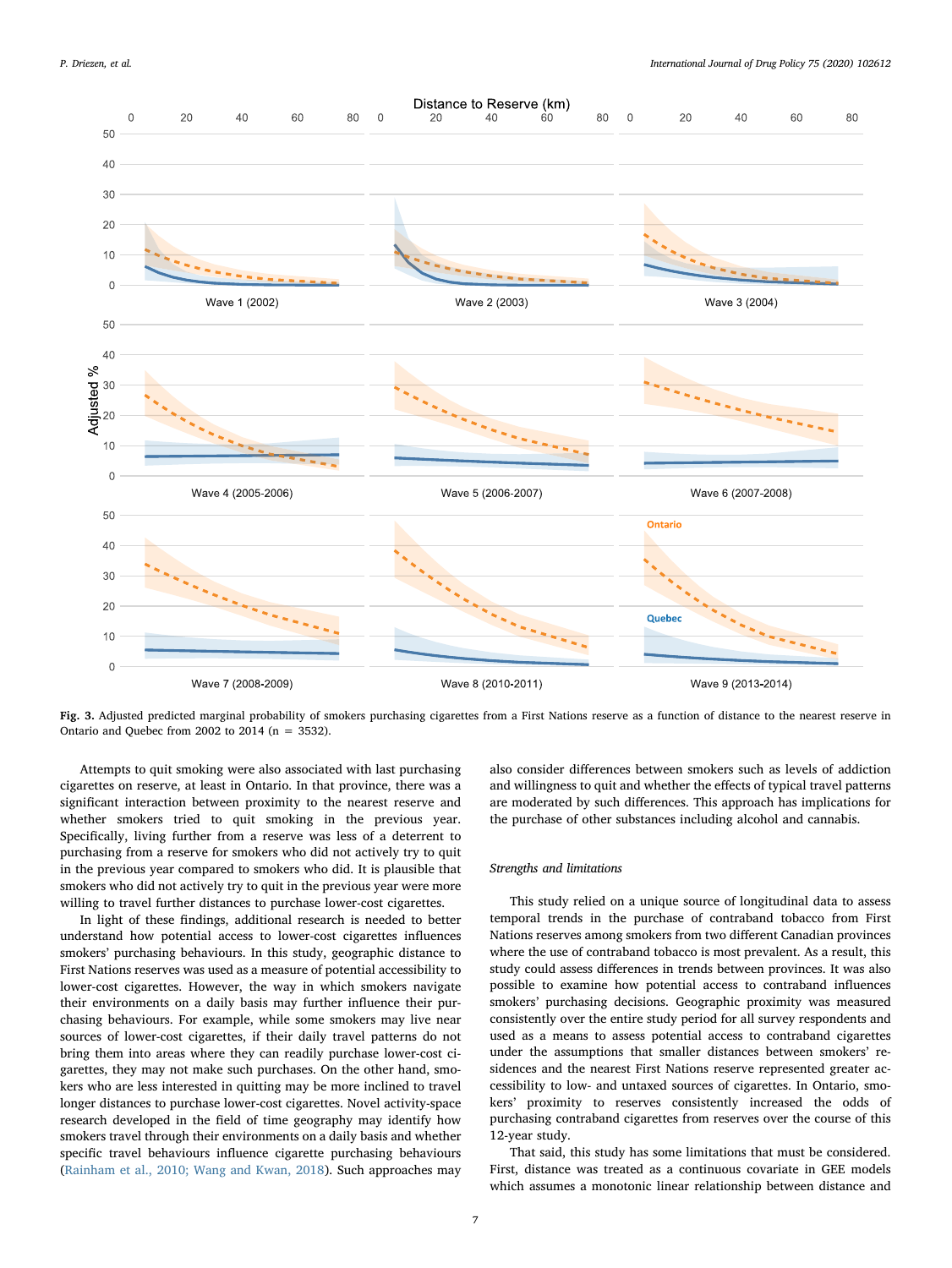#### <span id="page-7-0"></span>Table 3

Odds of last purchasing cigarettes on reserve in Ontario[\\*](#page-7-1) and Quebec[†](#page-7-2) across all survey waves as a function of covariates and attempts to quit smoking in the previous year.

|                                          | Ontario ( $n = 2105$ ) |        |        |         | Quebec $(n=1427)$ |          |        |       |  |
|------------------------------------------|------------------------|--------|--------|---------|-------------------|----------|--------|-------|--|
| Covariate (reference)                    | <b>OR</b><br>(95% CI)  |        |        | p‡      | OR                | (95% CI) |        | p‡    |  |
| Sex (female)                             |                        |        |        |         |                   |          |        |       |  |
| Male                                     | 1.10                   | (0.83, | 1.46)  | 0.517   | 2.32              | (1.33,   | 4.04)  | 0.003 |  |
| Age group $(55+)$                        |                        |        |        |         |                   |          |        |       |  |
| 18-24                                    | 0.40                   | (0.21, | 0.73)  | 0.014   | 0.25              | (0.07,   | 0.92)  | 0.177 |  |
| 25-39                                    | 0.65                   | (0.43, | 0.97)  |         | 0.65              | (0.28,   | 1.50)  |       |  |
| 40-54                                    | 0.83                   | (0.59, | 1.17)  |         | 0.93              | (0.46,   | 1.87)  |       |  |
| Ethnicity (White)                        |                        |        |        |         |                   |          |        |       |  |
| <b>First Nations</b>                     | 1.00                   | (0.47, | 2.14)  | 0.672   | 7.37              | (1.77,   | 30.69) | 0.022 |  |
| Other                                    | 0.74                   | (0.38, | 1.44)  |         | 1.27              | (0.48,   | 3.34)  |       |  |
| Income (high)                            |                        |        |        |         |                   |          |        |       |  |
| Low                                      | 2.29                   | (1.64, | 3.19)  | < 0.001 | 1.29              | (0.56,   | 2.98   | 0.78  |  |
| Moderate                                 | 1.75                   | (1.31, | 2.36)  |         | 1.42              | (0.66,   | 3.06)  |       |  |
| Not reported                             | 1.53                   | (0.95, | (2.46) |         | 1.63              | (0.56,   | 4.79)  |       |  |
| Education (high)                         |                        |        |        |         |                   |          |        |       |  |
| Low                                      | 0.99                   | (0.65, | 1.52)  | 0.442   | 2.92              | (1.03,   | 8.33)  | 0.058 |  |
| Moderate                                 | 1.20                   | (0.78, | 1.85)  |         | 1.56              | (0.48,   | 5.11)  |       |  |
| Smoking status (daily)                   |                        |        |        |         |                   |          |        |       |  |
| Non-daily smoker                         | 0.63                   | (0.37, | 1.07)  | 0.086   | 1.16              | (0.36,   | 3.78)  | 0.805 |  |
| Smokes RYO/FM (FM/both)                  |                        |        |        |         |                   |          |        |       |  |
| Smokes RYO                               | 1.19                   | (0.62, | 2.27)  | 0.608   | 1.71              | (0.90,   | 3.23)  | 0.101 |  |
| Cigarettes/day ( $\leq 10$ )             |                        |        |        |         |                   |          |        |       |  |
| $31 +$                                   | 2.76                   | (1.71, | 4.45)  | < 0.001 | 3.24              | (0.99,   | 10.62) | 0.151 |  |
| 21-30                                    | 1.80                   | (1.28, | 2.52)  |         | 1.84              | (0.83,   | 4.06   |       |  |
| 11-20                                    | 2.05                   | (1.54, | 2.74)  |         | 2.18              | (1.07,   | 4.41)  |       |  |
| Quit intentions (within 6 months)        |                        |        |        |         |                   |          |        |       |  |
| No plans to quit                         | 1.23                   | (1.02, | 1.50)  | 0.032   | 1.35              | (0.85,   | 2.17)  | 0.207 |  |
| Past-year attempts to quit (any attempt) |                        |        |        |         |                   |          |        |       |  |
| No attempt to quit                       |                        |        | N/A    |         | 1.16              | (0.71,   | 1.88)  | 0.550 |  |
| Distance to reserve                      |                        |        |        |         |                   |          |        |       |  |
| 10 km increase                           |                        |        | N/A    |         | 0.90              | (0.81,   | 1.00)  | 0.045 |  |
| Past-year quit attempts X distance       |                        |        |        |         |                   |          |        |       |  |
| Did not try vs. tried X 10 km increase   | 1.19                   | (1.15, | 1.22)  | 0.002   |                   |          |        | N/A   |  |
| 10 km increase, if tried to quit         | 0.67                   | (0.60, | 0.74)  | < 0.001 |                   |          |        | N/A   |  |
| 10 km increase, if did not try           | 0.79                   | (0.74, | 0.85)  | < 0.001 |                   |          |        | N/A   |  |

 $N/A$  = not applicable

<span id="page-7-1"></span>⁎ Notes: Separate GEE logistic regression models were estimated for Ontario and Quebec. Odds ratios for time-in-sample and survey wave were excluded for brevity. For the Ontario sample, the past year quit attempts X distance interaction effect was statistically significant (p = 0.002). See Supplementary Table A3 for all GEE parameter estimates.

<span id="page-7-2"></span>† For the Quebec sample, estimated odds ratios were from a main effects model only. The past year quit attempts X distance interaction effect was not statistically significant ( $p = 0.077$ ). See Supplementary Table A3 for all GEE parameter estimates.

<span id="page-7-3"></span>‡Wald  $\chi^2$  omnibus test

the likelihood of last purchasing cigarettes on reserve. Since this is a strong assumption, a sensitivity analysis was conducted to examine the effect of distance as a categorical measure using different classification schemes (supplementary Table A4). In Ontario, the adjusted predicted marginal probability of last purchasing on reserve decreased as distance to the nearest reserve increased. This was true irrespective of the classification scheme used. In Quebec, distance had little effect on the probability of last purchasing on reserve. In both provinces, the overall main effect of distance under each classification scheme was broadly consistent with the wave-specific effects displayed in [Fig. 3.](#page-6-0) Thus, while a linear relationship is a strong assumption, it seems reasonable for these data.

Second, not all respondents provided valid postal code information; as a result, some smokers were excluded from the analysis. However, valid postal code information was provided by almost 99% of respondents, therefore any bias resulting from the exclusion of these smokers should be minimal.

Another bias to consider is that postal codes were used to identify smokers' residential locations in order to compute the geographic distance between smokers and the nearest reserve. In Canada, postal codes are only approximate indicators of residential location. Moreover, postal codes are more accurate in urban areas than rural areas, because rural postal codes span much larger land areas than urban postal codes.

While 80% of smokers included in this study were from urban areas, including an urban/rural covariate in GEE models estimating the effect of distance on purchasing from a First Nations reserve had no discernible influence on estimated odds ratios.

Another factor possibly affecting the accuracy of computed distances is that they were computed to the centroid of the nearest First Nations reserve, not to the exact location where cigarettes were purchased. Furthermore, distances were approximate because they were calculated as Euclidean distances, rather than actual distance travelled. What is more, distance effects were included in GEE models as linear effects while the exact functional relationship between distance and the probability of last purchasing cigarettes on reserve may be non-linear. However, the results reported here clearly demonstrate that when contraband tobacco is readily available, as in Ontario during the study period, potential access, as measured by approximate physical distance to contraband sources, clearly influences smokers' purchasing behaviours.

Computed distances also assume that smokers travel from their homes to reserves to purchase cigarettes. It does not account for their daily travel patterns, such as trips to work which may bring them in closer proximity to a reserve. Computed distances also assumed that contraband cigarettes were available from all reserves which likely does not reflect the true availability of contraband.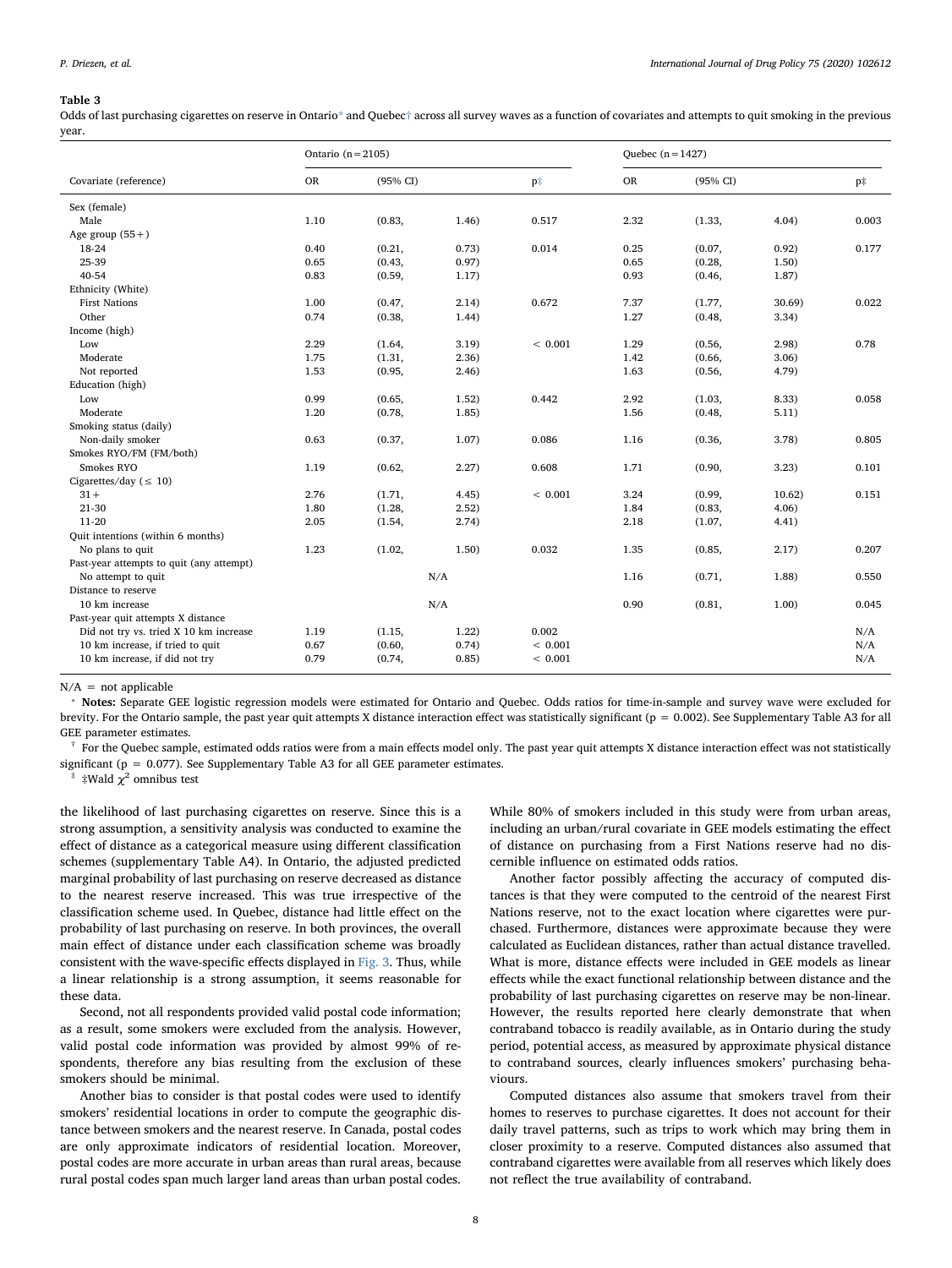Finally, some on-reserve cigarette purchases may have been legitimate purchases. Specifically, Indigenous people, having status as per the Canadian Indian Act, may legally purchase tobacco on reserves. In order to examine whether potentially legitimate purchases of on-reserve cigarettes influenced the results, a sensitivity analysis was conducted that excluded all respondents of First Nations ancestry ( $n = 77$ ) in Ontario and  $n = 20$  in Quebec). In both provinces, these exclusions had almost no effect on the estimated odds of last purchasing contraband cigarettes on reserve as a function of distance to the nearest reserve (compare [Fig. 2](#page-5-0) to Supplementary Figure A1).

# Conclusion

In conclusion, this study demonstrates that the purchase of contraband tobacco from First Nations reserves was more prevalent among smokers from Ontario than among smokers from Quebec from 2006 to 2014. As early as 2001, the province of Quebec introduced measures to curb the availability of contraband tobacco whereas Ontario did not. The potential availability of contraband tobacco in Ontario seems to influence the purchasing behaviours of some price-sensitive smokers in that province. In particular, geographic proximity to potential sources of contraband on First Nations reserves was strongly associated with smokers' purchasing behaviours in Ontario over a 12-year period while unrelated to smokers' purchasing behaviours in Quebec. The effect of geographic proximity to potential sources of contraband was further moderated by attempts to quit smoking in Ontario, such that increasing distance was less of a deterrent of last purchasing on reserve among smokers who did not try to quit in the previous year compared to smokers who did. In the absence of policies limiting the availability of lower-cost cigarettes, these findings point to the need to better understand how price-sensitive smokers may travel through their environments and how these travel behaviours might influence purchasing behaviours.

In order for tobacco taxation policies to achieve maximal benefit for all smokers, it is important for governments to limit potential sources of lower-cost cigarettes that price-sensitive smokers might rely on to continue smoking. In some Canadian provinces, provincial governments actively partner with First Nations communities to ensure the prices of tobacco products sold on-reserve are consistent with those sold off-reserve. In Manitoba, for example, tobacco products sold on-reserve are subject to a tobacco tax equal to the province tobacco tax, and First Nations communities in that province are allowed to keep the revenue generated by those taxes ([Canadian Cancer Society, 2017](#page-8-12)). By partnering with First Nations communities, provincial governments may be able to limit potential sources of lower-cost cigarettes. From an international perspective, such collaborative governance can be an effective way to minimize cigarette price differentials between countries, especially in the European Union, where smokers may travel between nations with relative ease in order to purchase lower-cost cigarettes across national borders.

# Funding

The Canada arm of the ITC Four Country Survey was supported by grants from the US National Cancer Institute/NIH (R01 CA100362, R01 CA090955, P50 CA111236 (Roswell Park Transdisciplinary Tobacco Use Research Center), and P01 CA138389), the Canadian Institutes of Health Research (MOP-57897, MOP-79551, MOP-115016), and the Canadian Tobacco Control Research Initiative (014578). Geoffrey T. Fong was supported by a Senior Investigator Grant from the Ontario Institute for Cancer Research and a Senior Prevention Scientist Award from the Canadian Cancer Society Research Institute. G. Emmanuel Guindon holds the Centre for Health Economics and Policy Analysis (CHEPA)/Ontario Ministry of Health and Long-Term Care (MOHLTC) Chair in Health Equity, an endowed Chair funded in part by the MOHLTC and an Ontario Ministry of Research, Innovation and Science,

Early Researcher Award. None of the funding sources had any involvement in study design, data collection, interpretation of results, in the writing of this manuscript, nor in the decision to publish this manuscript.

# Conflicts of Interest

Geoffrey T. Fong and David Hammond have served as expert witnesses on behalf of governments in litigation involving the tobacco industry. All other authors have no competing interests to declare.

## CRediT authorship contribution statement

Pete Driezen: Conceptualization, Methodology, Formal analysis, Visualization, Writing - original draft, Writing - review & editing. G. Emmanuel Guindon: Conceptualization, Methodology, Writing - review & editing. David Hammond: Methodology, Writing - review & editing. Mary E. Thompson: Funding acquisition, Methodology, Writing - review & editing. Anne C.K. Quah: Project administration, Writing - review & editing. Geoffrey T. Fong: Funding acquisition, Methodology, Writing - review & editing.

### Supplementary material

Supplementary material associated with this article can be found, in the online version, at [10.1016/j.drugpo.2019.102612](https://doi.org/10.1016/j.drugpo.2019.102612)

#### References

- <span id="page-8-11"></span>[Benjamini, Y., & Hochberg, Y. \(1995\). Controlling the false discovery rate: A practical and](http://refhub.elsevier.com/S0955-3959(19)30326-3/sbref0001) powerful approach to multiple testing. [Journal of the Royal Statistical Society, Series B](http://refhub.elsevier.com/S0955-3959(19)30326-3/sbref0001) [\(Methodological\), 57](http://refhub.elsevier.com/S0955-3959(19)30326-3/sbref0001), 289–399.
- <span id="page-8-12"></span>Canadian Cancer Society (2017). [Overview Summary of Federal/Provincial/Territorial](http://refhub.elsevier.com/S0955-3959(19)30326-3/sbref0002) [Tobacco Control Legislation in CanadaTechnical Report, Ottawa, Canada](http://refhub.elsevier.com/S0955-3959(19)30326-3/sbref0002).
- <span id="page-8-0"></span>Chaloupka, F. J., Straif, K., & Leon, M. E. (2011). Effectiveness of tax and price policies in tobacco control. Tobacco Control, 20, 235–238. [https://doi.org/10.1136/tc.2010.](https://doi.org/10.1136/tc.2010.039982) [039982](https://doi.org/10.1136/tc.2010.039982).
- Chaloupka, F. J., Yurekli, A., & Fong, G. T. (2012). Tobacco taxes as a tobacco control strategy. Tobacco Control, 21(2), 172–180. [https://doi.org/10.1136/tobaccocontrol-](https://doi.org/10.1136/tobaccocontrol-2011-050417)[2011-050417](https://doi.org/10.1136/tobaccocontrol-2011-050417).
- <span id="page-8-5"></span>DeCicca, P., Kenkel, D., & Liu, F. (2015). Reservation prices: An economic analysis of cigarette purchases on indian reservations. National Tax Journal, 68, 93–118. [https://](https://doi.org/10.17310/ntj.2015.1.04) [doi.org/10.17310/ntj.2015.1.04.](https://doi.org/10.17310/ntj.2015.1.04)
- <span id="page-8-10"></span><span id="page-8-8"></span>DMTI Spatial Inc. (2014). [CanMap Postal Code SuiteUser Manual](http://refhub.elsevier.com/S0955-3959(19)30326-3/sbref0006) Markham, Canada Driezen, P., & Thompson, M. E. (2011). [Comparing policy measures across multiple ITC](http://refhub.elsevier.com/S0955-3959(19)30326-3/sbref0007) [countries: Adjusting for time-in-sampleTechnical Report](http://refhub.elsevier.com/S0955-3959(19)30326-3/sbref0007). University of Waterloo, [Waterloo, Canada](http://refhub.elsevier.com/S0955-3959(19)30326-3/sbref0007).
- <span id="page-8-4"></span>Guindon, G. E., Burkhalter, R., & Brown, K. S. (2017). Levels and trends in cigarette contraband in canada. Tobacco Control, 26, 518–525. [https://doi.org/10.1136/](https://doi.org/10.1136/tobaccocontrol-2016-052962) [tobaccocontrol-2016-052962](https://doi.org/10.1136/tobaccocontrol-2016-052962).
- Hyland, A., Bauer, J. E., Li, Q., Abrams, S. M., Higbee, C., Peppone, L., & Cummings, K. M. (2005). Higher cigarette prices influence cigarette purchase patterns. Tobacco Control, 14(2), 86–92. [https://doi.org/10.1136/tc.2004.008730.](https://doi.org/10.1136/tc.2004.008730)
- [International Agency for Research on Cancer \(2011\).](http://refhub.elsevier.com/S0955-3959(19)30326-3/sbref0010) IARC Handbooks of Cancer [Prevention: Tobacco Control, Volume 14. E](http://refhub.elsevier.com/S0955-3959(19)30326-3/sbref0010)ffectiveness of Tax and Price Policies for [Control of TobaccoTechnical Report, Lyon, France](http://refhub.elsevier.com/S0955-3959(19)30326-3/sbref0010).
- <span id="page-8-7"></span>ITC Project (2011). [International Tobacco Control Policy Evaluation Survey \(ITC\): Four](http://refhub.elsevier.com/S0955-3959(19)30326-3/sbref0011) Country Project Wave 2–[8 Technical ReportTechnical Report](http://refhub.elsevier.com/S0955-3959(19)30326-3/sbref0011). University of Waterloo, [Waterloo, Ontario, Canada.](http://refhub.elsevier.com/S0955-3959(19)30326-3/sbref0011)
- <span id="page-8-3"></span>Leuprecht, C. (2016). [Smoking Gun: Strategic Containment of Contraband Tobacco and](http://refhub.elsevier.com/S0955-3959(19)30326-3/sbref0012) Cigarette Trafficking in CanadaTechnical Report[. MacDonald-Laurier Institute, Ottawa,](http://refhub.elsevier.com/S0955-3959(19)30326-3/sbref0012) [Canada](http://refhub.elsevier.com/S0955-3959(19)30326-3/sbref0012).
- Leuprecht, C. (2018). Cause and Eff[ect: Why Higher Taxes Require Better Contraband](http://refhub.elsevier.com/S0955-3959(19)30326-3/sbref0013) [Enforcement to Reduce SmokingTechnical Report](http://refhub.elsevier.com/S0955-3959(19)30326-3/sbref0013). MacDonald-Laurier Institute, Ottawa, [Canada](http://refhub.elsevier.com/S0955-3959(19)30326-3/sbref0013).
- <span id="page-8-1"></span>Luk, R., Cohen, J. E., Ferrence, R., McDonald, P. W., Schwartz, R., & Bondy, S. J. (2009). Prevalence and correlates of purchasing contraband cigarettes on first nations reserves in ontario, canada. Addiction, 104(3), 488-495. [https://doi.org/10.1111/j.](https://doi.org/10.1111/j.1360-0443.2008.02453.x) [1360-0443.2008.02453.x](https://doi.org/10.1111/j.1360-0443.2008.02453.x).
- <span id="page-8-6"></span>Mecredy, G. C., Diemert, L. M., Callaghan, R. C., & Cohen, J. E. (2013). Association between use of contraband tobacco and smoking cessation outcomes: A populationbased cohort study. Canadian Medical Association Journal, 185(7), E287–E294. <https://doi.org/10.1503/cmaj.111861>.
- <span id="page-8-9"></span>Natural Resources Canada (2017). Aboriginal Lands of Canada. [https://www.nrcan.gc.](https://www.nrcan.gc.ca/earth-sciences/geography/topographic-information/download-directory-documentation/17215) [ca/earth-sciences/geography/topographic-information/download-directory](https://www.nrcan.gc.ca/earth-sciences/geography/topographic-information/download-directory-documentation/17215)[documentation/17215](https://www.nrcan.gc.ca/earth-sciences/geography/topographic-information/download-directory-documentation/17215).
- <span id="page-8-2"></span>Non-Smokers' Rights Association (2012). [Backgrounder on the Canadian Tobacco Industry](http://refhub.elsevier.com/S0955-3959(19)30326-3/sbref0016)